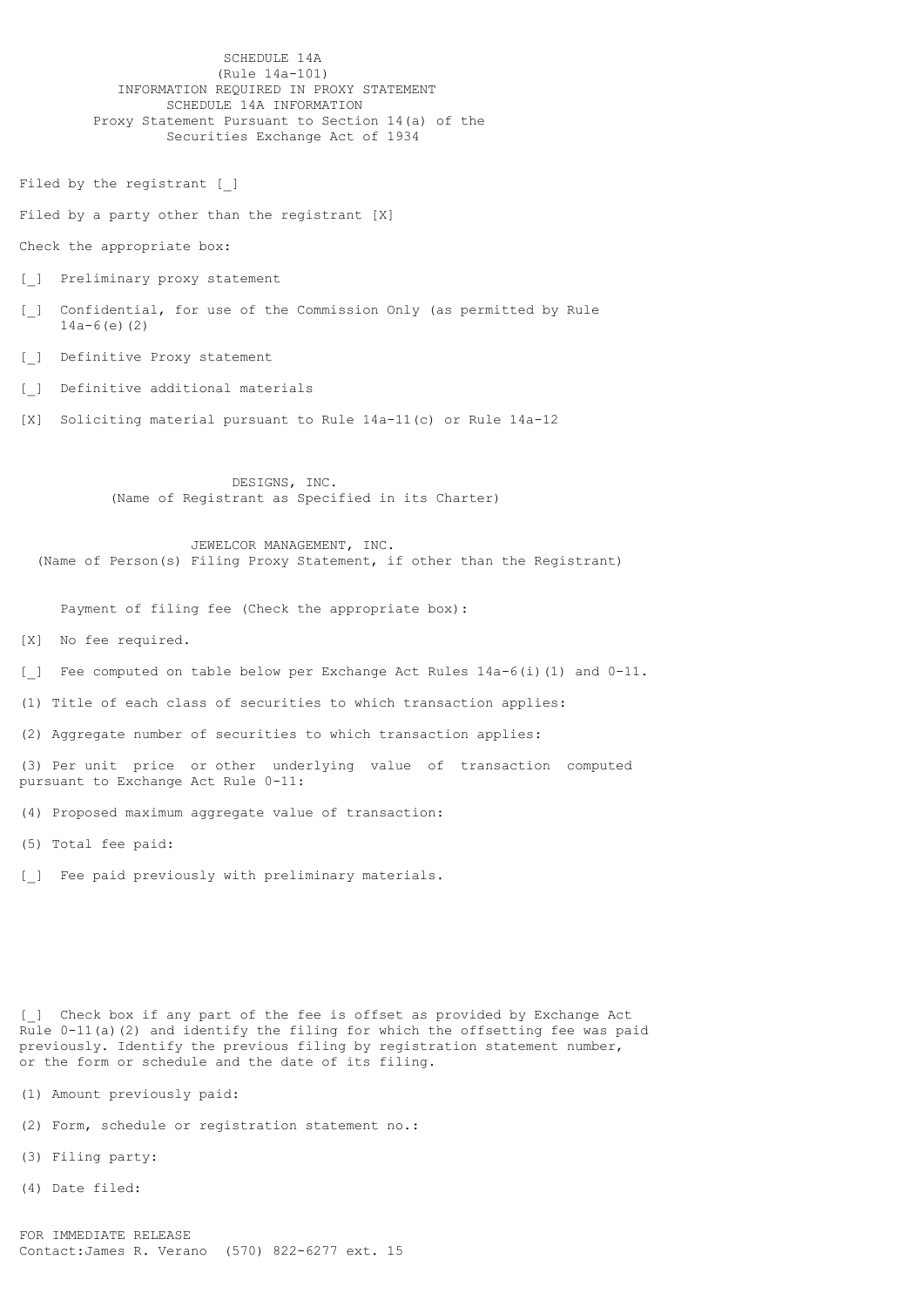## Jewelcor Management: Prominent Proxy Advisory Service Is Highly Critical of Designs, Inc.'s Management

Wilkes-Barre, Pennsylvania, September 29, 1999...Jewelcor Management, Inc. ("JMI"), released the following:

Jewelcor Management, Inc. ("JMI"), a 9.9% shareholder of Designs, Inc. (Nasdaq: DESI) ("Designs"), said today that it was gratified to see many of the statements made by Institutional Shareholder Services ("ISS") criticizing the performance of Designs' management. JMI wholeheartedly concurs with ISS's statement that, "From a governance perspective, the Board has performed as badly as the management it oversees."

The ultimate voting recommendation by ISS with respect to the pending Designs' Annual Meeting of Stockholders was to support JMI's proposal to rescind Designs' poison pill, and to vote against JMI's nominees. James R. Verano, CFO of JMI, stated, "It is almost inconceivable that the Board of Directors did not make any changes in senior management after what we believe was their inexcusable, atrocious performance."

ISS further stated, "One thing that is clear, however, is the company's dismal performance since Mr. Reichman was handed the corporate reins." (Joel Reichman is the president and chief executive officer of Designs, Inc.) ..."The company's sales have slid every year for the last three years. For the year ended Jan. 28, 1995, the company's net income was \$16.9 million, and it has decreased every year over the next three years, culminating in a \$29 million loss in fiscal 1997 and a \$18.5 million loss for fiscal 1998."..."How have shareholders fared? Since Dec. 31, 1994, the company's stock price has decreased by over 80 percent, shrinking the company's market capitalization to approximately to [sic] \$22 million from \$110.3 million."

Joel Reichman's proclaimed one month turn around miracle could just as well have been proclaimed in the first few months of this year when Designs had a positive sales trend, except that it was very short lived. Verano said, "In our opinion, shareholders should look at the long term trend in reviewing the Company's financial performance. We believe that management has a lot of latitude as to a single month's profitability."

As a further concern to Joel Reichman's one month miraculous "turn around", shareholders should be reminded of the fourth quarter of last year when the Company reported a \$2.9 million income. Designs then stated that this income was due to an over accrual of reserves for store closings. Was that a turn around? JMI is obviously greatly concerned that the Company may not have disclosed recent adjustments to that reserve account.

ISS also criticizes the Board for borrowing \$2.3 million (amounting to \$.15 per share or about 10% of the Company's capitalization) to fund a trust for the benefit of Joel Reichman and other members of senior management.

Joel Reichman would like shareholders to believe that paying interest on the \$2.3 million borrowed to fund the trust is a non-event. The Board stated that they needed to create the trust in order to retain management. Verano said, "My only reply is nonsense! Our question is, who needs to retain management that has this dismal record? We believe that this was a clear opportunity for the Board to get out of management's onerous `golden parachutes'. In our opinion, this was a missed opportunity to replace management without cost."

Although management has continued to use scare tactics to create a concern about Designs' relationship with Levi Strauss  $\&$  Co., even ISS recognizes that, "Levi's did not say that it would terminate the agreement if the dissident nominees were elected."

Verano said, "We believe that Designs has spent between \$500,000-\$1,000,000 in their proxy efforts to discourage shareholders from voting for JMI's distinguished, independent slates of directors. The company has had postponements, has set three different dates for the Annual Meeting, and to date, has had five proxy mailings to shareholders. Should the company's slate of directors be defeated at the meeting on October 4th, it wouldn't surprise me if additional delays occur and costly dilatory tactics are employed."

JMI hopes that shareholders will note the criticisms expressed by ISS regarding Designs' management and not let themselves be distracted from the serious issues facing the Company by the efforts of management's single strategy of scare tactics.

JMI also hopes that shareholders will agree with ISS that "poison pills amount to major de facto shifts of voting rights away from shareholders" and "shareholders should be asked whether they want to relinquish such power before poison pills are implemented."